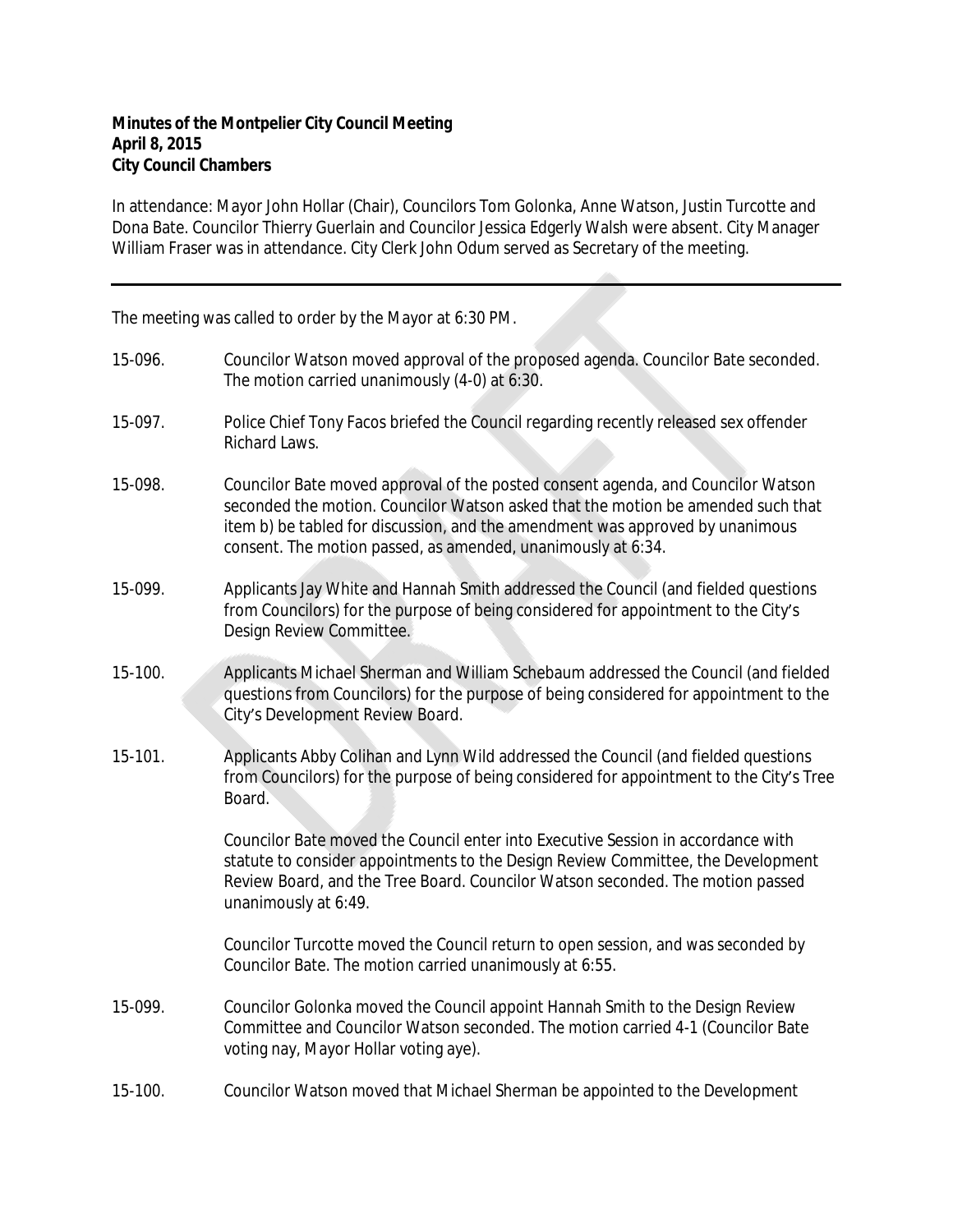Review Board, and that William Schebaum be appointed as an alternate to the Development Review Board. Councilor Bate seconded. The motion carried unanimously at 6:57.

- 15-101. Councilor Watson moved the Council appoint both Abby Colihan and Lynn Wild to the Tree Board. Councilor Bate seconded the motion, which carried unanimously at 6:58.
- 15-103. Agenda item 15-098 b. from the consent agenda (Certification of Compliance for Town Road and Bridge Standards and Network Inventory) was taken from the table for discussion. Public Works Director Tom McArdle addressed the Council on the document. After discussion, Councilor Turcotte moved the Council approve item b from the consent agenda with the addition of the phrase "through our designated agent" after the phrase "We, the Legislative Body." The motion was seconded by Councilor Bate and carried unanimously at 7:06.
- 15-101. Newly appointed Tree Board member Lynn Wild addressed the Council.
- 15-102. The Council held a discussion on the proposed City Council Goals for 2015-16. Planning and Development Director Michael Miller, Public Works Director Tom McArdle, and Assistant City Manager Jessie Baker offered comments.
- 15-104. Councilor Bate announced that John Snell was being honored by the Rotary Club on April 20 at noon, and invited people to participate in the event. She noted also that six seniors from Montpelier High School were participating in a High School national academic quiz tournament in Chicago, and that they need to raise \$4000.

Councilor Turcotte acknowledged the new Times Argus Montpelier reporter before making note of the water leak on Hubbard Street. He also asked for an update on the status of the railing at the intersection of East State and Hubbard streets, and also advocated for instruction signs to guide members of the public who testify at Council meetings. Finally, he thanked Dan Bragg and Anthony Otis for their work on a historic marker.

15-105. The Mayor thanked Public Works Director Tom McArdle and his department for their response to concerns voiced by Lake Champlain International regarding snow cleared from roads melting into the Winooski River. He also reported on T.W. Wood Gallery activity and passed along the gallery's invitation to councilors to serve on the board.

> Councilor Bate extended an invitation to the Mayor and Council to participate in the Walk and Roll event on May 8<sup>th</sup>.

- 15-106. The City Clerk's reported on plans to change the way dog licenses are distributed, before making note of the recent passing of Sal Lucenti.
- 15-107. The City Manager reported on the creation of a committee to address the final status of the Challenger monument at national Life, before noting some upcoming road maintenance. Mr. Fraser also suggested the Council make a motion to excuse Councilor Edgerly Walsh for her recent injury-related absences, so as not to trigger a four-